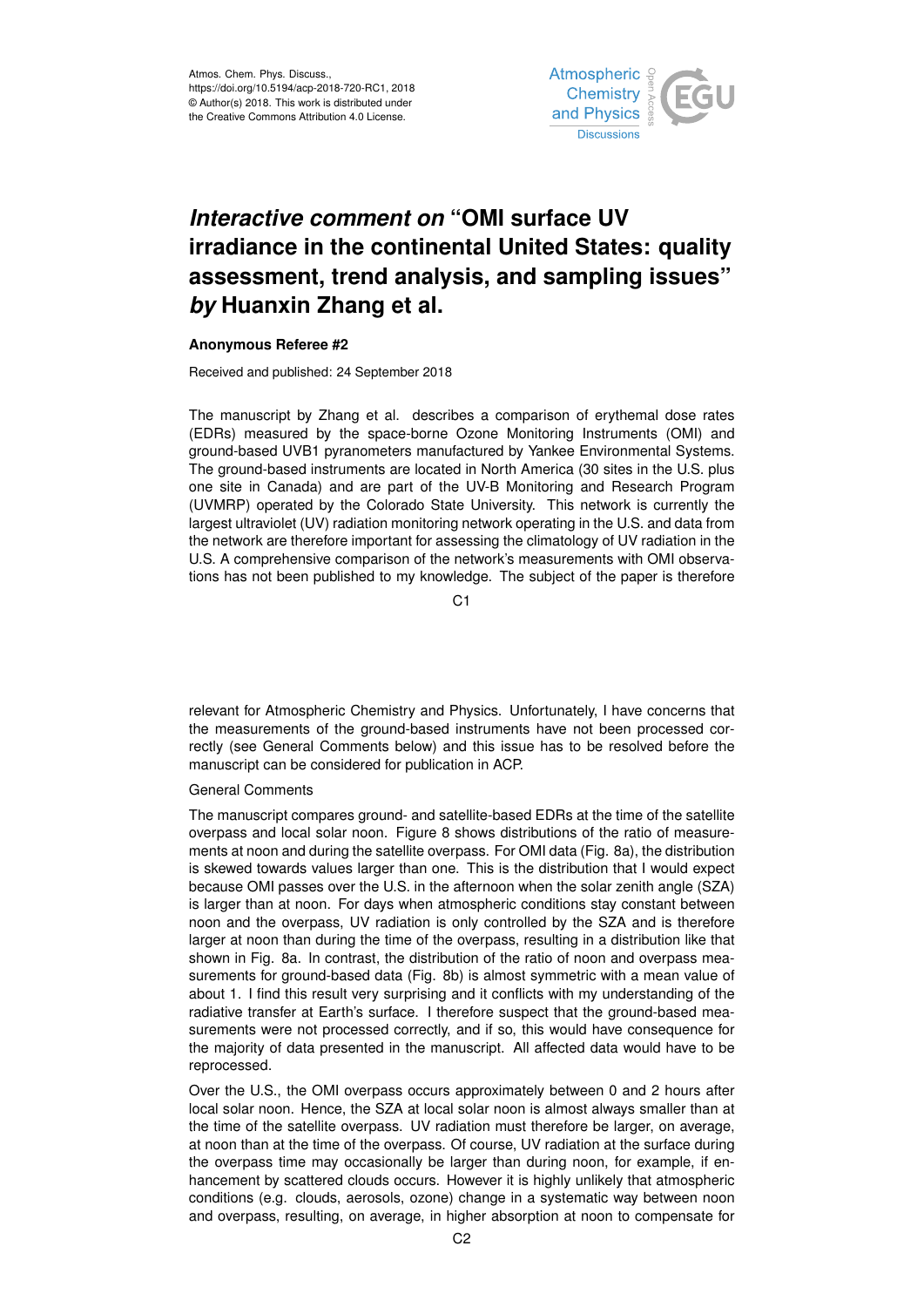the smaller SZA. For example, if clouds always had a larger optical depth at noon than at the overpass time, the effect could be explained. It is hardly possible that such a systematic cloud effect could occur for the majority of the 31 sites studied here. Hence, the symmetrical distribution centered at one (Fig. 8b) points to a problem in the data analysis (perhaps the calculation of the time of local solar noon is incorrect), which must be resolved before the paper can be published.

My second "major" comment refers to the selection of results being presented. The paper features an abundance of statistical analysis parameters but not the information that most readers would be most interested to see, i.e., the mean bias and range between ground-based measurements and OMI at each site. I therefore propose to include either a new table or a figure with box-whisker plots, which would show for each site the median and average relative bias, the interquartile range, and the 5th and 95th percentile range, for small SZA (e.g., 0 - 50 degree) and large SZA (50 - 75 degree), and for noon and overpass data. Such box-whisker plots would be similar to the boxwhiskers shown in Figure 11, and would show data for each of the 31 sites separately, but only for two SZA ranges (which I think is sufficient). Such statistics are much more useful than Taylor diagrams, which are hard to interpret, and separating the results per site would allow to better discuss regional differences in the deviation of groundbased and OMI data, along with their causes (e.g., elevation, proximity to pollution and aerosol sources, clouds, etc.). If a figure with box-whisker plots is chosen, those could be spread-out over two or three rows to be able to show enough detail. Boxwhiskers are easier to visually take-in than a table, but a table has the advantage that the numbers are defined. Finally, I don't see much value in Figures 5 and 6 and these could be removed (see details below).

The title of the paper should also mention the ground-based measurements. I propose: "Surface erythemal UV irradiance in the continental United States derived from ground-based and OMI observations: quality assessment, trend analysis, and sampling issues"

C3

Specific comments:

P1, L17: As mentioned above, I find the conclusion in the following paragraph very surprising and physically impossible

"In addition, the ratio of EDR between solar noon to overpass time is often (95% in frequency) larger than 1 from OMI products; in contrast, this ratio from ground observation is shown to be normally distributed around 1. This contrast suggests that the current OMI surface UV algorithm would not fully represent the real atmosphere with the assumption of a constant atmospheric profile between noon and satellite overpass times."

The summary in the abstract needs to be revised once the issue of the surprising distribution of the ratio of noon and overpass ground-based data is resolved.

P1, L21: Change "Both OMI Noon FS and ground peak EDR show a high frequency of occurrence of ∼ 20 mW m-2 over the period of 2005–2017. However, another high frequency of ∼ 200 mW m-2 occurs in OMI solar noon EDR while the ground peak values show the high frequency around 220 mW m-2, implying that the OMI solar noon time may not always represent the peak daily UV values." to: "The distributions of the OMI Noon\_FS and the ground EDR were analyzed using data for the period 2005- 2017. Both distributions have local maxima at about 20 mW m-2. The overall maximum of the distribution is 200 mW m-2 for the OMI and 220 mW m-2 for the ground-based data."

P2, L35: The references of the two assessment reports (UNEP, 2007; WMO, 2010) are now fairly old and should be updated by references to the latest assessment reports (UNEP 2015 and WMO 2014).

P2, L40: Bigelow et al., 1998; Sabburg et al., 2002; Levelt et al., 2006 is an odd collection of rather old papers. Perhaps some newer papers should be cited also.

L55: Explain acronyms UVMRP and USDA.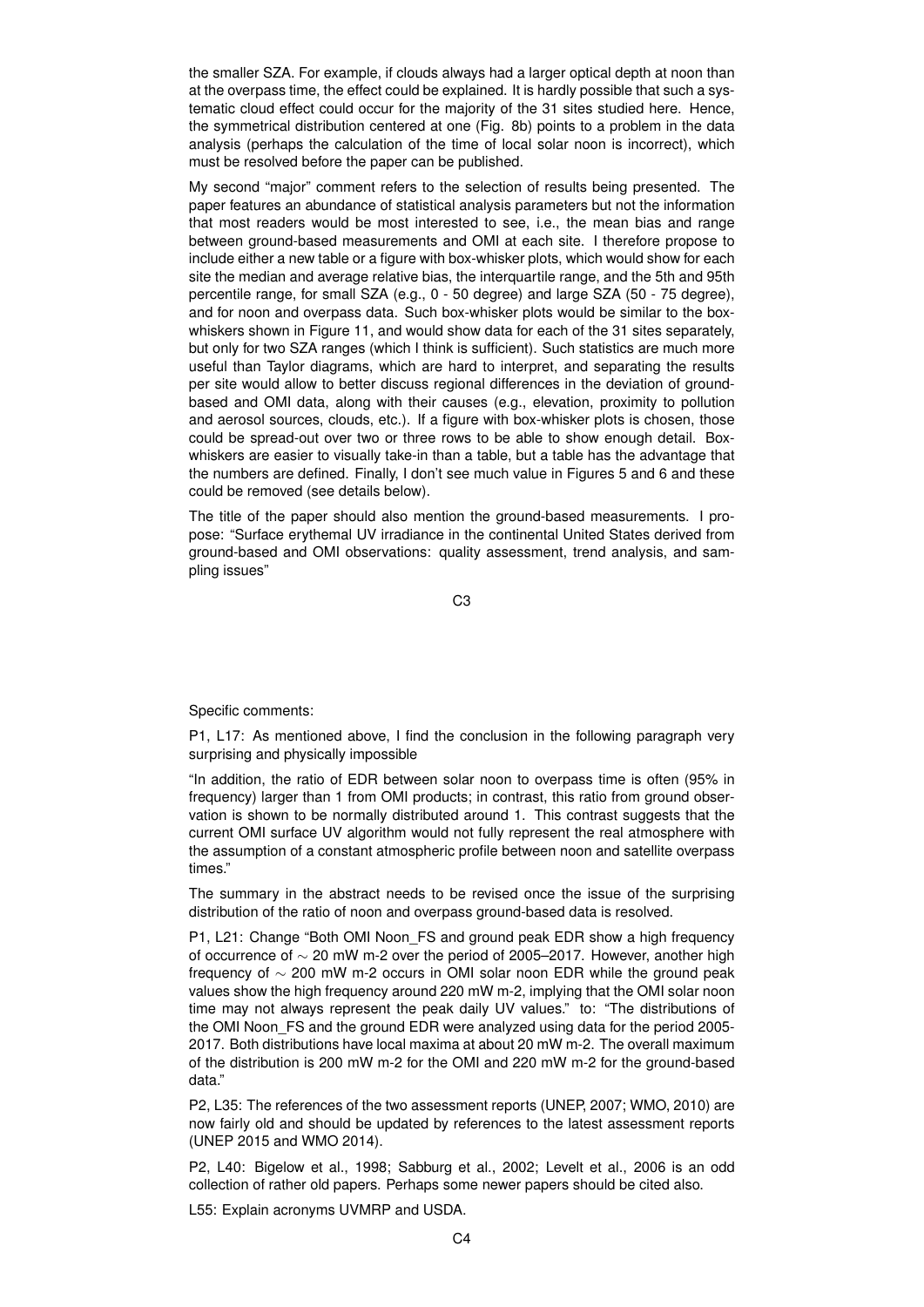L56: The Brewer network is also still active in the U.S., see https://www.esrl.noaa.gov/gmd/grad/neubrew/ Please mention it!

L68: Also mention an example from South Americal, e.g., http://dx.doi.org/10.1016/j.jphotobiol.2012.06.013

L142: the standard definition for UV-B is 280-315 nm, not 280-320 nm.

L146-147: For satellite validation, the uncertainty for SZA > 80 $^{\circ}$  is of lesser importance. What is the uncertainty for the SZA range applicable to OMI validation? (While the specification of deviations from measurements with the standard triad is interesting, the 2.8% specified here is not an uncertainty because measurements of the triad are not free from uncertainty.) Also, please specify the confidence interval of all uncertainty specifications.

L148: I don't understand what the authors want to emphasize with the sentence starting with "In spite of this," Do you mean that having small uncertainties is more important when quantifying geographical difference than for satellite validation? If my interpretation is correct, please explain why you think that is the case!

L175: I am not sure how to interpret "Correspondingly, the temporal mean of ground observation within Delta T is compared to the spatial mean of OMI data within D." As noted earlier, ground based data were aggregated into 3-minute averages. So there can only be 3 ground-based measurements in a +/- 5 min time period. Likewise, There are only one or two OMI measurements within 50 km from the ground site, based on the OMI pixel size discussed earlier. The sentence should be clarified.

L180: Specify whether the number of data pairs refers to all sites or each individual site.

L186-192: Please also provide the formulas for NSD and RMSD. In particular, I am not sure what the difference is between RMSE and RMSD. Equations would clarify this. It is also inconsistent to name the "normalized standard deviation" NSD but the "normalized

 $C<sub>5</sub>$ 

root-mean-square difference" RMSD. It should be NRMSD. Replace "shown in x and y axis respectively" with "shown both on the x and y axis". Replace "shown as the radius from the expected point" with "shown as concentric circles around the point labeled "expected" in Fig. 3a and 3b.

L222: n was already defined as the total number of data points on line 203. Don't use the same symbol for different quantities!

L243 and Fig. 2a, b: One would expect that ground-based and OMI measurements agree better at overpass time than noon. This is indeed the case (as described) for MB and RMSE. However, surprisingly, the regression line is closer to the (ideal) 1:1 relationship for Noon\_FS data compared to OP\_FS data. This observation should be mentioned in the text, and reasons should be given. Perhaps this observation is a result of errors in the processing of ground-based measurements discussed earlier.

Fig. 3 and associated text. I find it very strange that overpass data have a negative bias and noon data a positive one. This points again to a problem in the calculation of one (or both) of the datasets.

Figure 5 and associated text. While I understand how the figures were calculated, I don't understand why these distributions are important to show. The figures mix in data from all sites (with greatly different cloud and aerosol conditions) and seasons. The figure depends on many variables, which I can't decouple in my head when looking at these distributions, and therefore, I don't know what to learn from these distributions. While there are differences between the distributions for the ground and OMI measurements (which ideally shouldn't exist) I wouldn't be able to grasp from this figure what might have gone wrong with the UV retrieval from OMI data (assuming that the distribution for the ground-based data is correct). I would consider removing this figure and the text that goes with it.

Fig 6 and associated text. Again, I am not sure why this figure is important. I understand that it confirms that OMI surface EDR and ground-observed EDR were drawn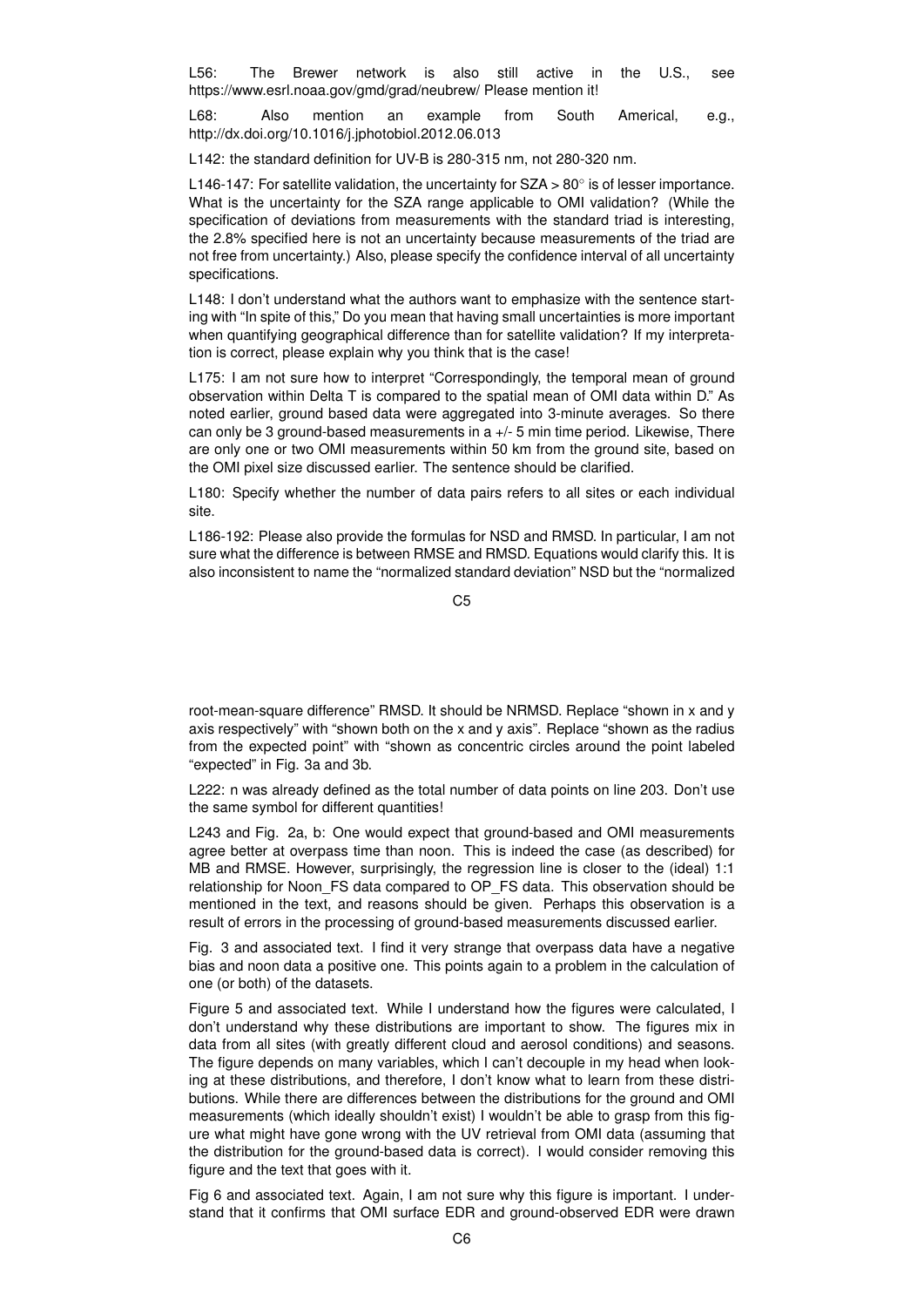from the same distribution, but is this confirmation really important? What can be learned that is not already known from the correlation coefficient? Hence, I suggest to consider removing this figure also.

L286: define "peak UV", e.g., move or copy "peak refers to the highest dose rate found in a day at each site" from the caption of Fig. 7 to the text.

Fig 7 compares two different quantities and it is therefore not surprising that there are differences. For example, the observation of clouds within the OMI pixel will always lead to a reduction of UV radiation because cloud modification factors are <= 1. In contrast, ground-based measurements can be enhanced beyond the clearsky value during broken cloud conditions. This is a well-known phenomenon, e.g., http://doi.org/10.1038/371291a0. It is therefore not surprising that the high-frequency band is at 200 mW m-2 for OMI Noon-FS data and 220 mW m-2 for "Ground Peak" data. Since it is the goal of the paper to validate OMI data, I see little value in comparing two different quantities and concluding that "OMI solar noon time EDR may not always represent the high peak value on a daily basis due to the varying atmospheric conditions." I suggest replacing the right panel of Fig. 7 with the distribution of Noon FS data from the ground based measurements.

L321-325. Results discussed here and in Figure 8 do not make sense to me. Please see my General Comment earlier. For these reasons, I also disagree with the conclusion: "This indicates that the current OMI surface UV algorithm would not fully represent the real atmosphere with the assumption of constant atmospheric conditions being made and could thus induce errors in estimating surface UV irradiances." I suspect a problem with the processing of ground-based data, not of OMI.

Having said this, I note that Bernhard et al. (2015) (see: https://www.atmos-chemphys.net/15/7391/2015/) have reported a problem in the conversion from OMI overpass EDRs to EDRs at local solar noon by the OMI UV algorithm. They conclude "Additional analysis suggests that the pattern is likely due to a systematic error of up to +/-0.5

C<sub>7</sub>

degree in the calculation of the local-noon SZA by the [OMI] algorithm. For a SZA of 80 degree, a 0.5 degree error in SZA results in a UVI error of about 8 %". The authors should look at this publication and determined whether this problem also affects their data. According to my judgment, the problem is of less importance for the data of the USDA network than for data from the high-latitude sites discussed by Bernhard et al. (2015) because SZAs at the time of the satellite overpass are much smaller at lower latitudes.

L358: I believe that the larger noise in the bias at larger COT values has additional reasons than the one noted in the paper. For example, it is difficult from space to estimate the COT if the COT is large (e.g.,  $> 10$ ). In contrast, clouds with COT=100 attenuate UV radiation much more than those with COT=10.

Figure 13: It would be better to show trends per year or decade in percent instead of absolute values (in mW m-2 yr-1). The significant trend in one tiny part of California is almost not worth mentioning in the text (L 372).

Figure 14a: Also this plot should be presented in percent. (If you decide to keep trends in absolute terms, the unit should be changed to that of spectral irradiance: mW m-2 nm-1 yr-1.)

L377: I don't understand why Zhang et al. (2017) found a significant positive trends over the western U.S. using OMI AOD for 2005–2015 while such trend was not found by the same author in the present work. What is the difference? The fact that this study considers measurement between 2005 and 2017 instead of 2005 and 2015?

L380: Explain acronym "AAOD" I presume it means "absorption aerosol optical depth." Indicate that this parameter is part of the standard OMI data products. AAOD in the UV-B is very difficult to measure from space since most of the absorption is close to the ground. Indicate the uncertainty of OMI AAOD. Could the small AAOD trends (<0.003 per year) that are reported here be a result of drifts in OMI data?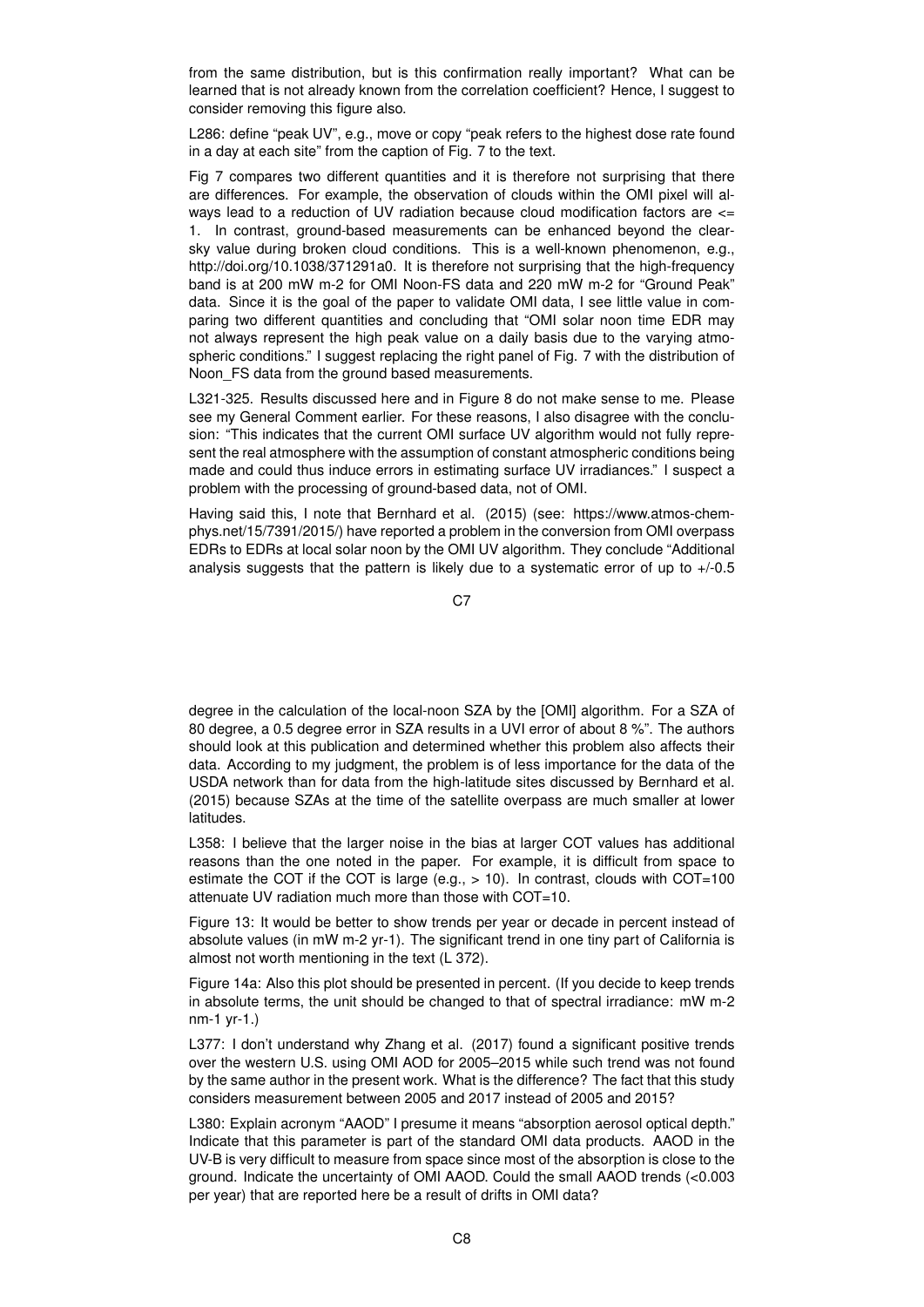L387: Monthly averages can be greatly biased if only 10 days are available, in particular if measurements occur only at the beginning or end of a month. It would be best to repeat the trend analysis using only months with 20 or more days of data, and compare the results to ensure that trend estimates are robust and not driven by missing days.

The conclusions need to be changed to reflect changes to the text resulting from my comments above. This applies in particular to lines 437-446 where the distributions of noon/overpass data are discussed.

L454-459: The suggestion that trends in UV seen in the ground measurements are caused by trends in AAOD are highly speculative, and this should be stated. I believe that trends in AAOD derived from OMI measurements at 310 nm are rather uncertain. Furthermore, assessments of trends in AOD reported in the paper are only based on OMI (lines 377-379). The conclusions that there are no trends in AOD is premature because of the difficulty to probe the lower troposphere from space in the UV-B. It would be good to check whether the ground-based AERONET sunphotometer network has reported trends in AOD and AAOD for the period of the paper and to use those data to interpret trends in EDRs (although AERONET also does not have wavelengths in the UV-B).

### Technical Corrections

General: It would be helpful to define acronyms for "overpass time EDR" and "local solar noon EDR" at the beginning and then use these acronyms in the text instead of repeating the same phrases.

P1, L13: Change "OMI data overall has ∼4% underestimate for overpass EDR while ∼8% overestimate for the solar noon time EDR" to "OMI underestimates the overpass EDR by about 4% on average and overestimates the solar noon time EDR by 8%."

P1, L17: "with SZA" > "for SZA"

P1, L20: "viability" > "variability"

C9

### P1, L21: Explain "Noon\_FS"

L44: "in many locations" > "at many locations

L47: "In addition, the surface UV irradiance, denoted as 'erythmal weighted" > "In addition, the erythemally weighted irradiance" (spectral irradiance is also surface UV irradiance in this context!)

L49: "the incoming solar radiation" > "the solar irradiance"; and "according to" > "with"

L51: "derive UV index" > "derive the UV index"

L52: "UV index" > "the UV index"

L60: "has been" > "have been" (data is plural)

L61: "the OMI data has" > "OMI data have"

L64: "in many sites" > "at many sites"

L100: "tables are the" > "tables is the"

L119: "triangular slit function with full width half maximum"  $>$  "a triangular slit function with full width at half maximum"

L177: delete "different"

L187: "normalized room-mean-square" > "normalized root-mean-square" (not "room"!)

L262 "larger" > "large"

L364: "range principally controlled" > "range that is greatly affected"

L366: "identified trend of surface EDR" > "trends in surface EDR"

L388: "In contrast, ground observation shows" > "In contrast to trends derived from OMI data, ground observations show"

L425: Explain acronyms "TEMPO and GEMS"